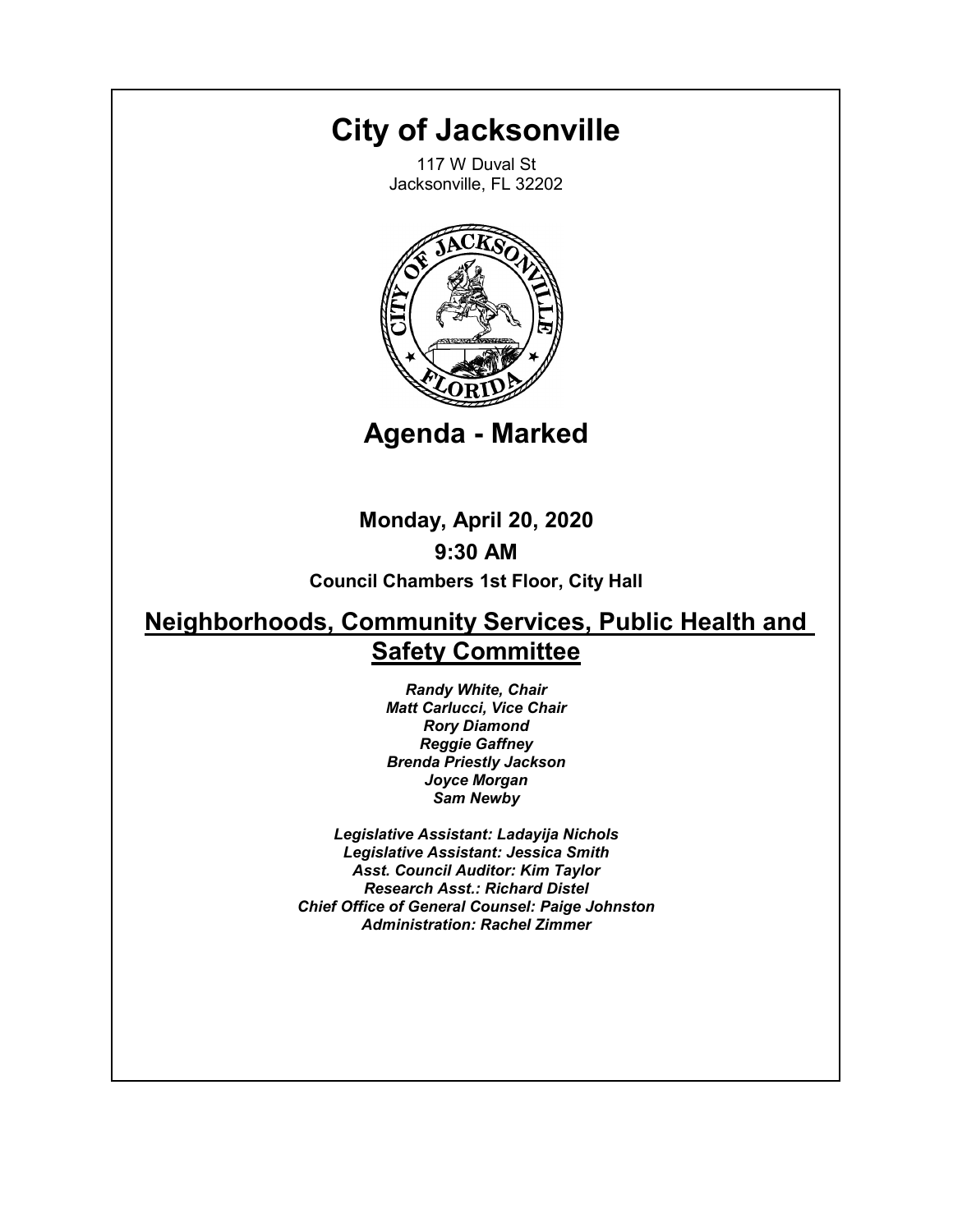If a person decides to appeal any decision made by the Council with respect to any matter considered at such meeting, such person will need a record of the proceedings, and for such purposes, such person may need to ensure that a verbatim record of the proceedings is made, which record includes the testimony and evidence upon which the appeal is to be based.

#### **Meeting Convened:** Meeting Adjourned:

#### **Presentation by Department of Health on COVID-19**

## **Attendance:**

#### **Item/File No. Title History**

- **1.** [2019-0555](http://jaxcityc.legistar.com/gateway.aspx?m=l&id=/matter.aspx?key=1680) DEFER
- ORD Auth the Approp of \$1,725,422.19 in funding from the City's General Fund, General Svc. Dist. Fund Balance, in order to provide funding for the repayment by the City of funds received from the State of FL Dept of Environmental Protection, Pursuant to that certain land & water conservation Fund Agreement No.12-00182 btwn the City & the State of FL ("Grant Agreement"), to allow for the future dev of Metropolitan Park; Apv & Auth Mayor & Corp Sec to Exec any Grant Agreemt termination docs & othr agreemts as req by law. (B.T. 19-112)(Lotzia)(Req of Mayor) 8/13/19 CO Introduced: NCSPHS, TEU, F 8/19/19 NCSPHS Read 2nd & Rerefer 8/19/19 TEU Read 2nd & Rerefer 8/20/19 F Read 2nd and Rerefer 8/27/19 CO PH Read 2nd and Rereferred; NCSPHS,TEU,F 9/5/19 NCSPHS Meeting Cancelled/Defer 9/5/19 TEU Meeting Cancelled/Defer 3/16/20 NCSPHS Meeting Cancelled-COVID-19/ Emergency-No Action 3/16/20 TEU Meeting Cancelled-COVID-19/ Emergency-No Action 3/17/20 F Meeting Cancelled-COVID-19/ Emergency-No Action 3/24/20 CO Meeting Cancelled-COVID-19/Emergency-No Action Public Hearing Pursuant to Chapt 166, F.S. & CR 3.601 – 8/27/19 At request of the Administration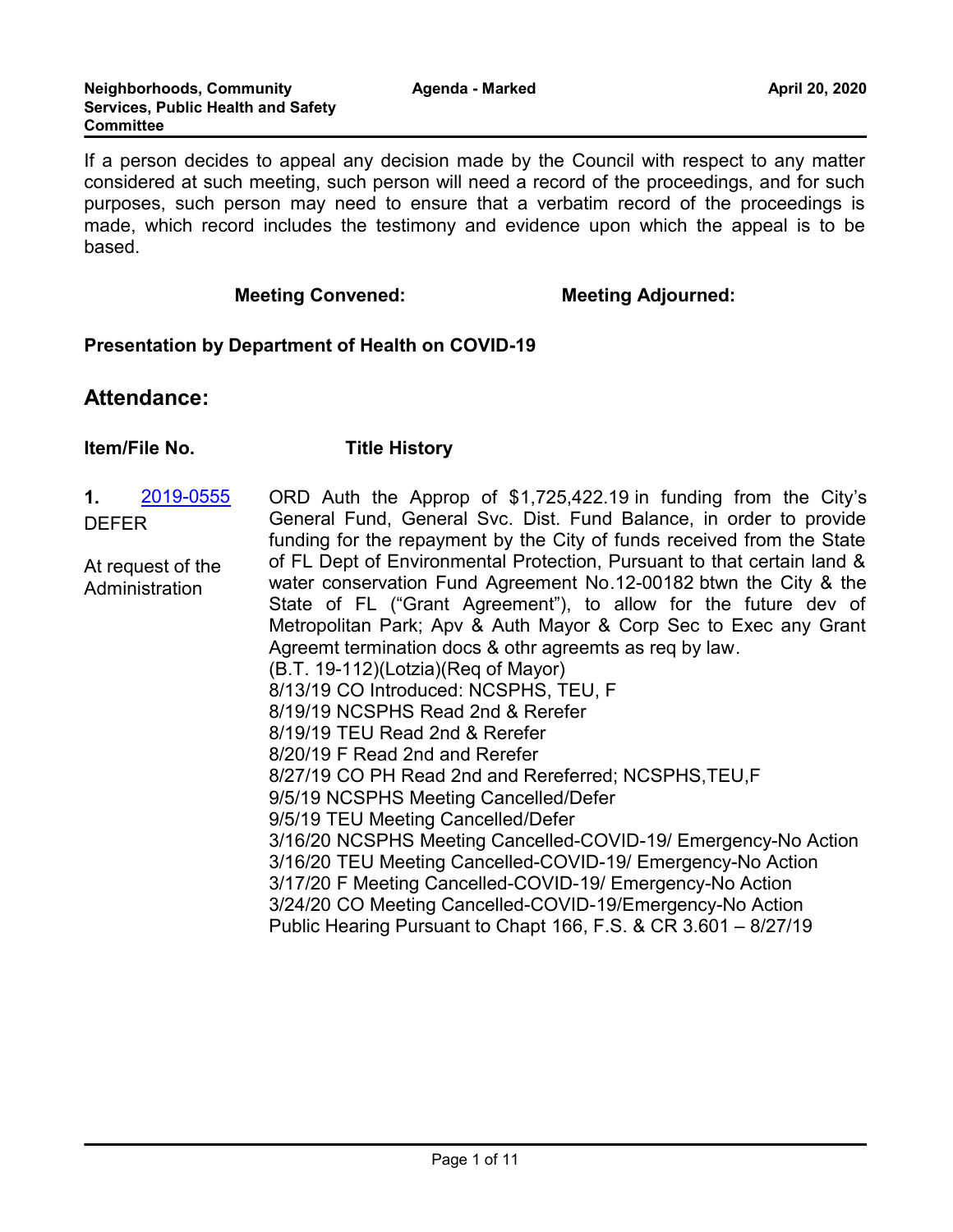| 2019-0770<br>2.<br><b>SUBSTITUTE</b><br>Contact:<br>CM Becton /<br><b>Jason Teal</b><br>See summary<br>attached on<br>pg. 11 | ORD MC- Amend Chapt. 711 (City Rights-of-Way) Pt.4 (Commun.<br>Facilities in City Rights-of-Way), Sec. 711.403 (Definitions), Sec.<br>711.404 (Registration for Placing, Maintaining or Collocating Commun.<br>Facilities in City Rights-of-Way), Sec. 711.406 (Appeals), Sec. 711.412<br>(Perf. Bond for Constrn & Maint.), Sec. 711.413 (Surety Fund), Sec.<br>711.417 (Enforcement of Permit Obligations; Suspension & Revocation<br>of Permit), Sec. 711.418 (Addn'l Registration Terms & Permit Conds.)<br>Sec. 711.427 (Registration for Placing, Maintaining or Collocating<br>Commun. Facilities in City Rights-of-Way Assoc. w/Collocation of Small<br>Wireless Facilities or Small Wireless Sole purpose new utility poles),<br>Sec. 711.429 (Permit Application), Sec. 711.432 (Objective Design<br>Standards), Sec. 711.437 (Permit Required; Exceptions), Sec. 711.438<br>(Objective Design Standards), in order to comply with the provisions &<br>requirements contained in Sec. 337.401.F.S.; providing for codification<br>instructions (Teal) (Introduced by CP Wilson)<br>10/22/19 CO Introduced: NCSPHS, TEU(added on 11/12/19), LUZ<br>11/5/19 LUZ Read 2nd & Rerefer<br>11/12/19 CO PH Read 2nd and Rerefered; NCSPHS, TEU, LUZ<br>3/16/20 NCSPHS Meeting Cancelled-COVID-19/ Emergency-No Action<br>3/16/20 TEU Meeting Cancelled-COVID-19/ Emergency-No Action<br>3/17/20 LUZ Meeting Cancelled-COVID-19/ Emergency-No Action<br>3/24/20 CO Meeting Cancelled-COVID-19/Emergency-No Action<br>4/7/20 LUZ Mtg Cancelled COVID-19/Emergency-No Action<br>Public Hearing Pursuant to Chapt 166, F.S. & CR 3.601 -11/12/19 |
|------------------------------------------------------------------------------------------------------------------------------|------------------------------------------------------------------------------------------------------------------------------------------------------------------------------------------------------------------------------------------------------------------------------------------------------------------------------------------------------------------------------------------------------------------------------------------------------------------------------------------------------------------------------------------------------------------------------------------------------------------------------------------------------------------------------------------------------------------------------------------------------------------------------------------------------------------------------------------------------------------------------------------------------------------------------------------------------------------------------------------------------------------------------------------------------------------------------------------------------------------------------------------------------------------------------------------------------------------------------------------------------------------------------------------------------------------------------------------------------------------------------------------------------------------------------------------------------------------------------------------------------------------------------------------------------------------------------------------------------------------------------------------------|
| 2020-0112<br>3.<br><b>DEFER</b><br>At request of<br><b>CM White</b>                                                          | ORD Auth 5th Amend to Mgmt. Svcs. Agreemt btwn City of Jax & Cecil<br>Field Golf Course, LLC Which: (1) Extends Term of Agreemt for 5<br>addtn'l Yrs; (2) Eliminates Base Fee & Percentage of Gross Revenues<br>Payable to City in 2020; (3) Revises Pymt Schedule & Percentage of<br>Gross Revenues Going Forward; (4) Deletes Existing Insur &<br>Language & Replaces it with<br>Indemnification<br><b>New</b><br><b>Insur</b><br>- &<br>Indemnification Language; & (5) Updates Applicable Provisions<br>Regarding Public Records Laws; Prov Oversight by Parks Recreation &<br>Community Svcs. Dept. (Johnston) (Introduced by CM's White & Salem)<br>2/11/20 CO Introduced: NCSPHS, F<br>2/18/20 NCSPHS Read 2nd & Rerefer<br>2/19/20 F Read 2nd & Rerefer<br>2/25/20 CO PH Read 2nd and Rerefered; NCSPHS, F<br>3/16/20 NCSPHS Meeting Cancelled COVID-19/Emergency-No Action<br>3/17/20 F Meeting Cancelled COVID-19/Emergency-No Action<br>3/24/20 CO Meeting Cancelled COVID-19/Emergency-No Action<br>Public Hearing Pursuant to Chapt 166, F.S. & CR 3.601-2/25/20                                                                                                                                                                                                                                                                                                                                                                                                                                                                                                                                                                  |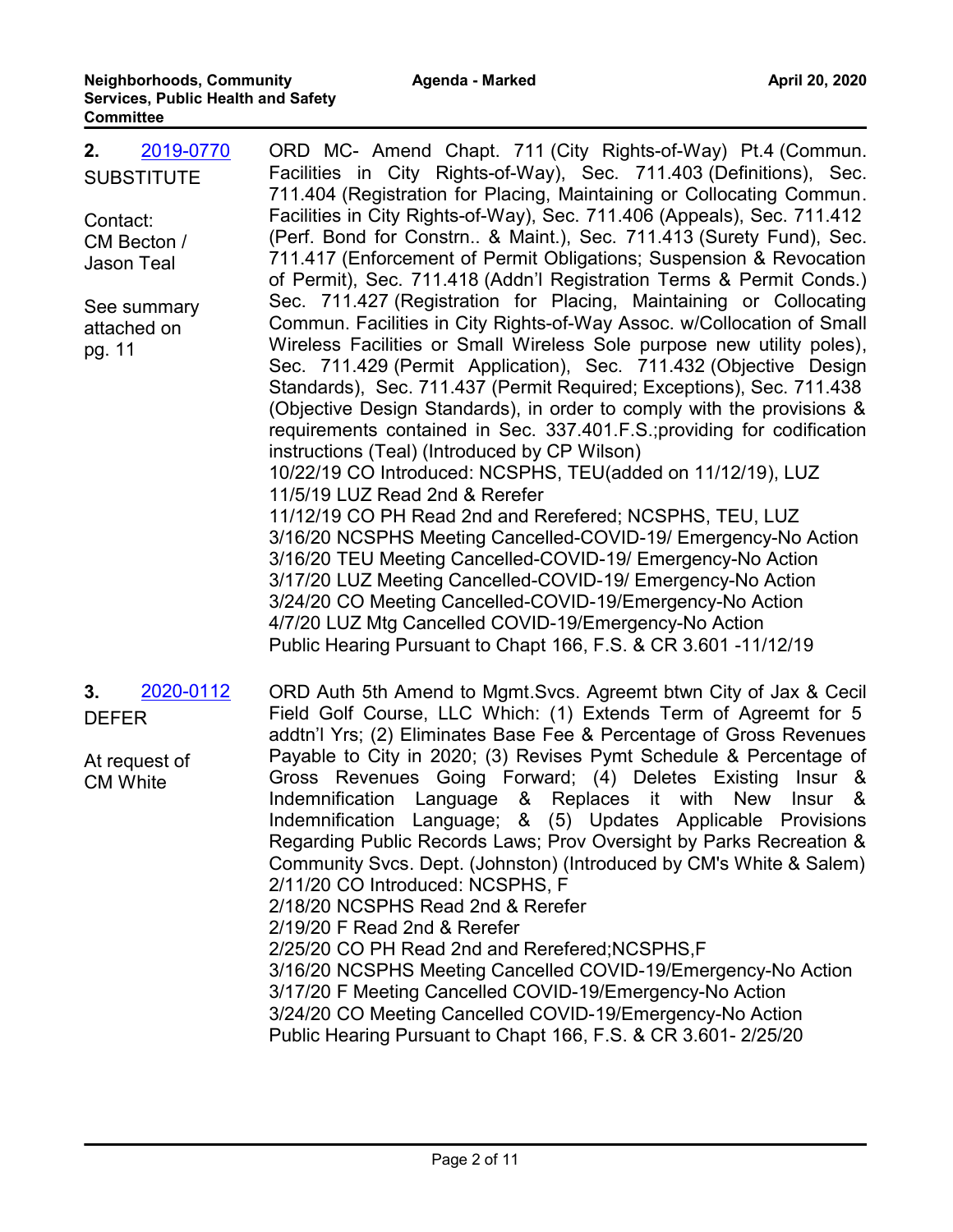| 2020-0143<br>4.    | ORD Approp \$75,000.00 in Grant Funds from FDEP for its Participation     |
|--------------------|---------------------------------------------------------------------------|
| <b>AMEND</b>       | in a Study to Estab Vulnerability of Infrastructure & Resources that Play |
|                    | a Role in City's Operations & Allow for Proper Planning; Amend            |
| Contact:           | 2020-2024 5-Yr CIP Apvd by Ord 2019-505-E to Prov Funding for "FL         |
| <b>Robin Smith</b> | Resilient Coastline Prog FRCP"; Auth Standard Grant Agreemt with          |
|                    | FDEP; Prov Oversight by Engineering & Constructn Mgmt Div of Dept of      |
|                    | Public Works. (B.T. 20-050) (McCain) (Req of Mayor)                       |
|                    | 2/25/20 CO Introduced: NCSPHS, TEU, F                                     |
|                    | 3/2/20 NCSPHS Read 2nd & Rerefer                                          |
|                    | 3/2/20 TEU Read 2nd & Rerefer                                             |
|                    | 3/3/20 F Read 2nd & Rerefer                                               |
|                    | 3/10/20 CO PH Read 2nd & Rereferrred; NCSPHS, TEU, F                      |
|                    | 3/16/20 NCSPHS Meeting Cancelled COVID-19/Emergency-No Action             |
|                    | 3/16/20 TEU Meeting Cancelled COVID-19/Emergency-No Action                |
|                    | 3/17/20 F Meeting Cancelled COVID-19/Emergency-No Action                  |
|                    | 3/24/20 CO Meeting Cancelled COVID-19/Emergency-No Action                 |
|                    | Public Hearing Pursuant to Chapt 166, F.S. & CR 3.601 - 3/10/20           |

## **Amendment**

## **1. Attach revised BT and CIP sheet to put grant funds into correct project**

**2. Correct scrivener's pg. 3, line 1 duplicative sentence**

| 2020-0148<br>5.<br><b>DEFER</b>     | ORD Auth Land Exchange Agreemnt. btwn. The City of Jax. & Chase<br>Proptys, Inc., for Exchange of City's (2.3± Acre) Portion of Goodby's<br>Creek Preserve with Propty Appraiser's Assessed Value of \$470.00 in                                                                                                                                                                                                                               |
|-------------------------------------|------------------------------------------------------------------------------------------------------------------------------------------------------------------------------------------------------------------------------------------------------------------------------------------------------------------------------------------------------------------------------------------------------------------------------------------------|
| At request of the<br>Administration | Exchange for Privately Owned Property of (52± Acres) with Combined<br>Propty Appraiser's Assessed Value of \$15,483.00; Provide Oversight of<br>Exchange of Proptys by Real Estate Div. of Dept. of Public Works &<br>thereafter by Dept. of Parks, Recreation & Comm. Svcs. (McCain) (Req<br>of Mayor)                                                                                                                                        |
|                                     | 2/25/20 CO Introduced: NCSPHS, TEU, F, LUZ(added per C/P 3/10/20),<br><b>JWW</b>                                                                                                                                                                                                                                                                                                                                                               |
|                                     | 3/2/20 NCSPHS Read 2nd & Rerefer                                                                                                                                                                                                                                                                                                                                                                                                               |
|                                     | 3/2/20 TEU Read 2nd & Rerefer                                                                                                                                                                                                                                                                                                                                                                                                                  |
|                                     | 3/3/20 F Read 2nd & Rerefer                                                                                                                                                                                                                                                                                                                                                                                                                    |
|                                     | 3/10/20 CO PH Read 2nd & Rerefered; LUZ                                                                                                                                                                                                                                                                                                                                                                                                        |
|                                     | 3/11/20 JWW Approve 10-0                                                                                                                                                                                                                                                                                                                                                                                                                       |
|                                     | 3/16/20 NCSPHS Meeting Cancelled COVID-19/Emergency-No Action<br>3/16/20 TEU Meeting Cancelled COVID-19/Emergency-No Action<br>3/17/20 F Meeting Cancelled COVID-19/Emergency-No Action<br>3/17/20 LUZ Meeting Cancelled COVID-19/Emergency-No Action<br>3/24/20 CO Meeting Cancelled COVID-19/Emergency-No Action<br>4/7/20 LUZ Mtg Cancelled COVID-19/Emergency-No Action<br>Public Hearing Pursuant to Chapt 166, F.S. & CR 3.601 - 3/10/20 |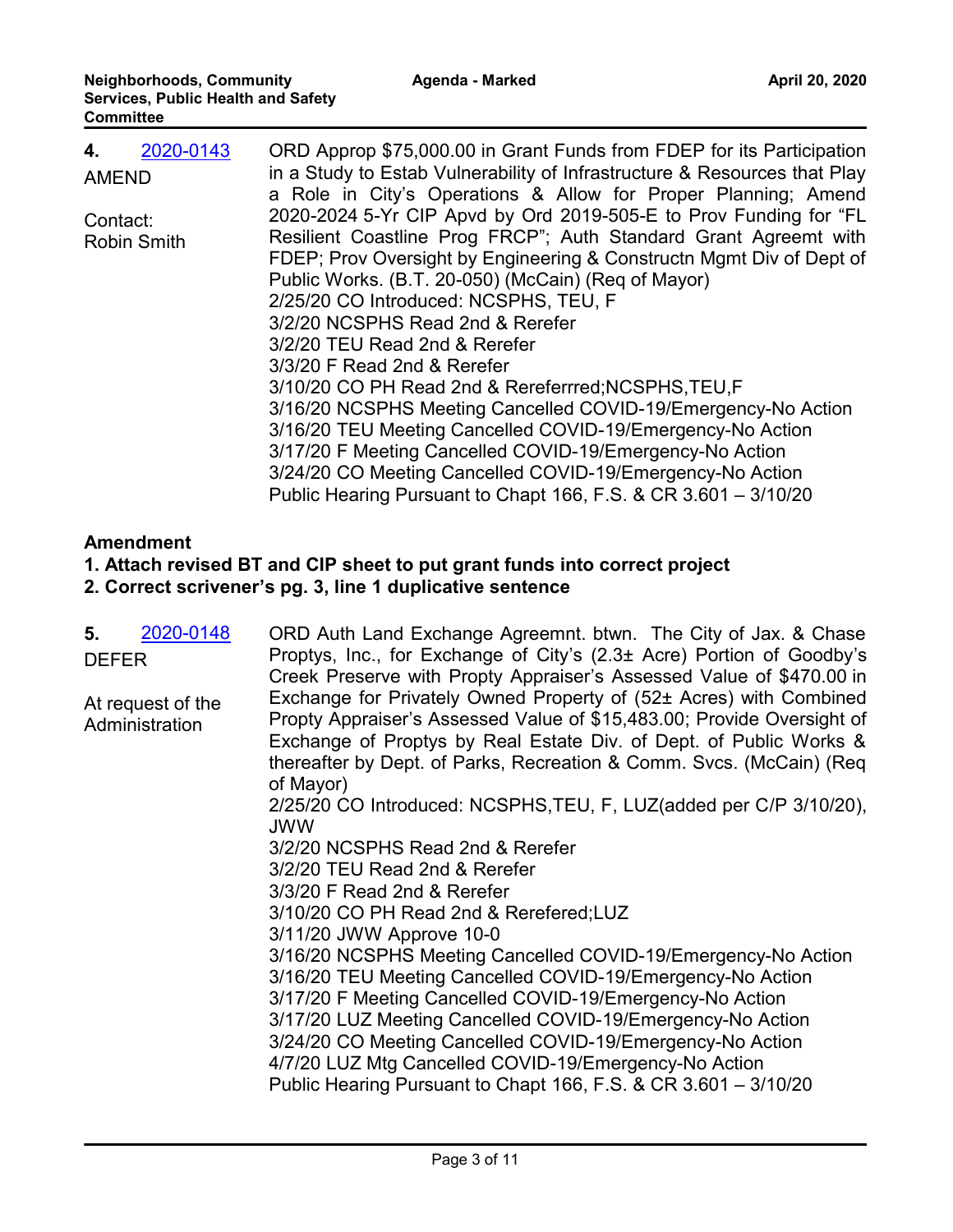| 2020-0176<br>6.<br><b>DEFER</b><br>At request of the<br>Administration | ORD Approp \$1,552,504.82 (\$1,431,330.41) in Revenue Collected from<br>the Foreclosure Propty Registry & Reallocation of previously Approp<br>Funds in Amt of \$121,174.41) to Provide Funding to Cover Various<br>Progs that are Auth Pursuant to Chapt 179, Ord Code. (B.T. 20-047)<br>(McCain) (Req of Mayor)<br>3/10/20 CO Introduced: NCSPHS, F<br>3/16/20 NCSPHS Meeting Cancelled COVID-19/Emergency-No Action<br>3/17/20 F Meeting Cancelled COVID-19/Emergency-No Action<br>3/24/20 CO Meeting Cancelled COVID-19/Emergency-No Action<br>4/6/20 NCSPHS Read 2nd & Rerefer<br>4/7/20 F Read 2nd & Rerefer<br>4/14/20 CO PH Read 2nd and Rereferred; NCSPHS, F<br>Public Hearing Pursuant to Chapt 166, F.S. & CR 3.601 -<br>3/24/20,4/14/20                        |
|------------------------------------------------------------------------|-----------------------------------------------------------------------------------------------------------------------------------------------------------------------------------------------------------------------------------------------------------------------------------------------------------------------------------------------------------------------------------------------------------------------------------------------------------------------------------------------------------------------------------------------------------------------------------------------------------------------------------------------------------------------------------------------------------------------------------------------------------------------------|
| 2020-0177<br>7.<br><b>DEFER</b><br>At request of the<br>Administration | ORD Apv & Auth Deed of Conservation Easemt with St. Johns River<br>Water Management District (SJRWMD) to Obtain Necessary Proj<br>Permits from SJRWMD for Developmt of New Southside Senior Ctr at<br>Beach & Peach Urban Park; Oversight by Dept of Parks, Recreation &<br>Community Svcs. (McCain) (Req of Mayor)<br>3/10/20 CO Introduced: NCSPHS, TEU, JWW<br>3/16/20 NCSPHS Meeting Cancelled COVID-19/Emergency-No Action<br>3/16/20 TEU Meeting Cancelled COVID-19/Emergency-No Action<br>3/24/20 CO Meeting Cancelled COVID-19/Emergency-No Action<br>4/6/20 NCSPHS Read 2nd & Rerefer<br>4/6/20 TEU Read 2nd & Rerefer<br>4/14/20 CO PH Read 2nd and Rereferred: NCSPHS, TEU, JWW<br>Pursuant to Chapt 166, F.S. & CR 3.601 -<br>Public Hearing<br>3/24/20,4/14/20 |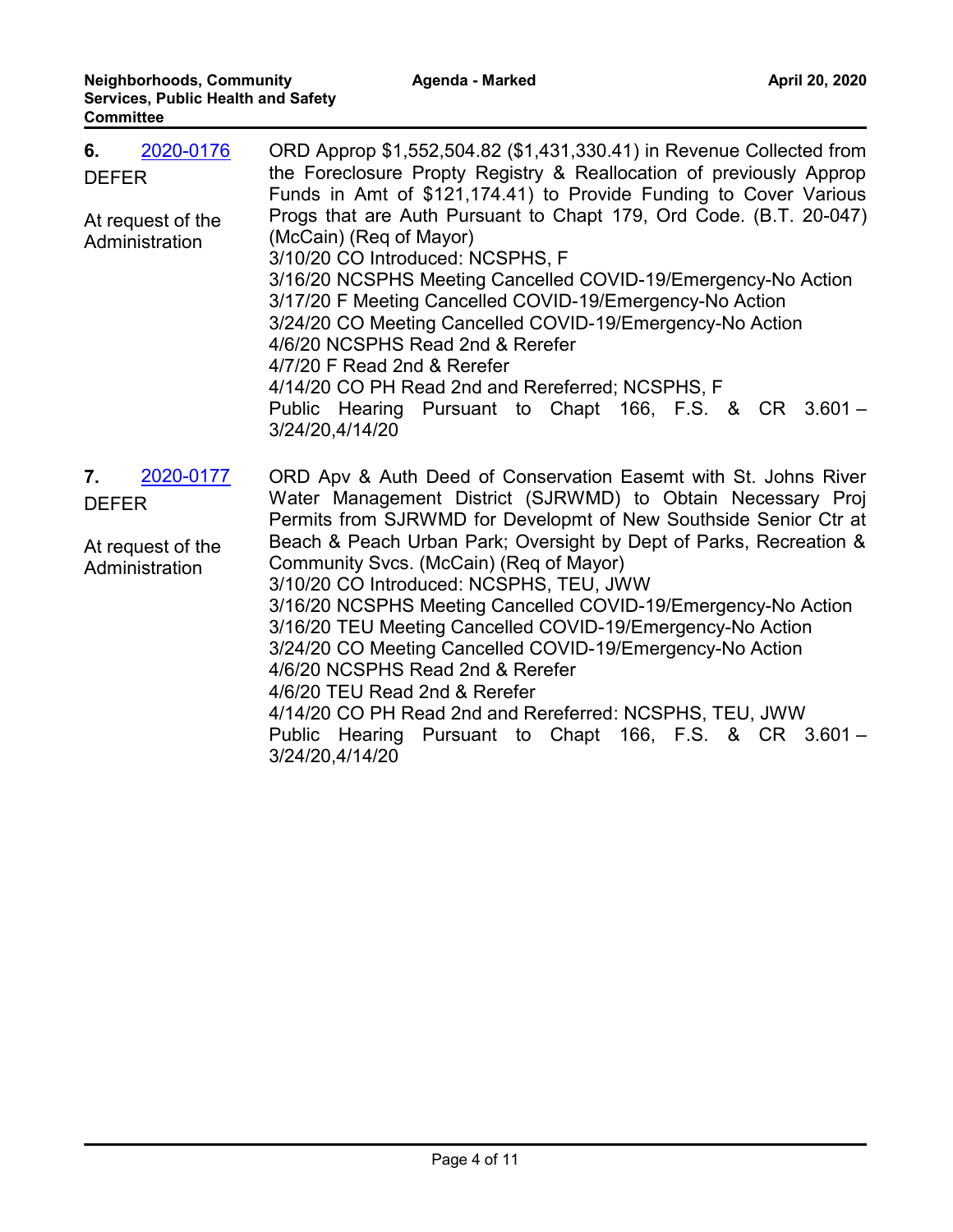| 2020-0178<br>8.<br><b>DEFER</b><br>At request of the<br>Administration | ORD Apv & Auth Derelict Vessel Grant Proj Agreemt No. 19196<br>w/Florida Fish & Wildlife Conservation Commission ("FWC") and City for<br>Removal of Derelict 34 ft Cabin Cruiser Located in Intracoastal<br>Waterway N of St. Johns River Near Channel Marker 55 & Reimburse<br>to COJ by FWC of Actual Cost of Derelict Vessel Removal; Oversight<br>by Dept of Parks, Recreation & Community Svcs. (McCain) (Req of<br>Mayor)                                                                                                                                                                                                                                                                                                                                                                                                                                     |
|------------------------------------------------------------------------|---------------------------------------------------------------------------------------------------------------------------------------------------------------------------------------------------------------------------------------------------------------------------------------------------------------------------------------------------------------------------------------------------------------------------------------------------------------------------------------------------------------------------------------------------------------------------------------------------------------------------------------------------------------------------------------------------------------------------------------------------------------------------------------------------------------------------------------------------------------------|
|                                                                        | 3/10/20 CO Introduced: NCSPHS, F, JWW<br>3/16/20 NCSPHS Meeting Cancelled COVID-19/Emergency-No Action<br>3/17/20 F Meeting Cancelled COVID-19/Emergency-No Action<br>3/24/20 CO Meeting Cancelled COVID-19/Emergency-No Action<br>4/6/20 NCSPHS Read 2nd & Rerefer<br>4/7/20 F Read 2nd & Rerefer<br>4/14/20 CO PH Read 2nd and Rereferred; NCSPHS, F, JWW<br>Public Hearing Pursuant to Chapt 166, F.S. & CR 3.601 -<br>3/24/20,4/14/20                                                                                                                                                                                                                                                                                                                                                                                                                           |
| 2020-0180<br>9.<br>Contact:<br>Sherry Hall/<br>Debbie Doran            | ORD Approp \$600,000.00 from Interest Earnings Tax Collector<br>Receives on Deposited Funds which Benefit all of its Recipients,<br>Including State of FL, City of Jax, Duval County School Board, &<br>Various other Taxing Authorities & Community Developmt & Special<br>Districts to Provide Funds to Procure New Tax Collection System for<br>Duval County Tax Collector's Office. (B.T. 20-052) (McCain) (Req of<br>Mayor)<br>3/10/20 CO Introduced: NCSPHS, F<br>3/16/20 NCSPHS Meeting Cancelled COVID-19/Emergency-No Action<br>3/17/20 F Meeting Cancelled COVID-19/Emergency-No Action<br>3/24/20 CO Meeting Cancelled COVID-19/Emergency-No Action<br>4/6/20 NCSPHS Read 2nd & Rerefer<br>4/7/20 F Read 2nd & Rerefer<br>4/14/20 CO PH Read 2nd and Rereferred; NCSPHS, F<br>Public Hearing Pursuant to Chapt 166, F.S. & CR 3.601 -<br>3/24/20,4/14/20 |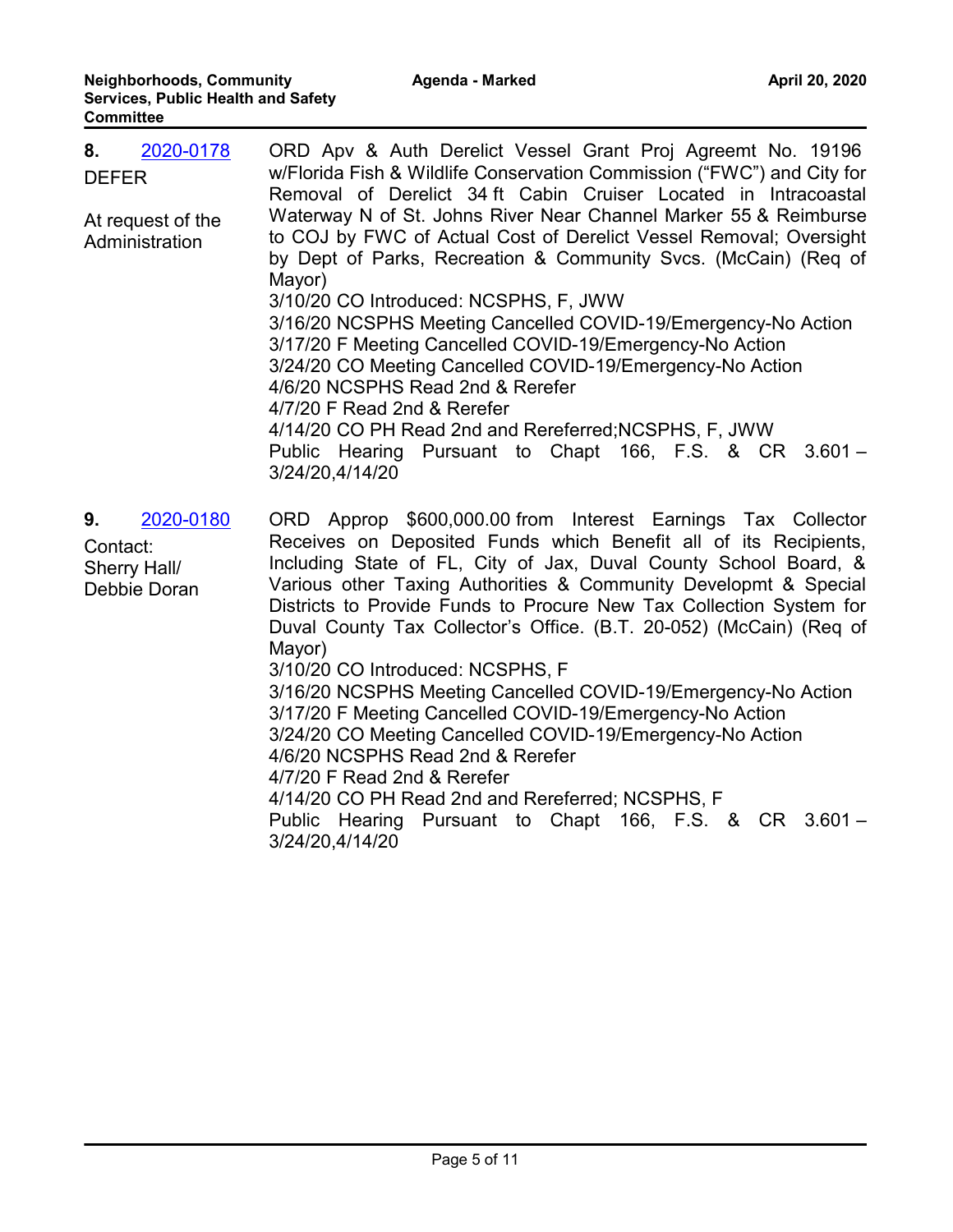| 2020-0181<br>10.<br><b>DEFER</b><br>At request of the<br>Administration | ORD Auth Second Amend to Lease Agreement btwn City of Jax & Jax<br>Golf Management, LLC to Waive Annual Rent & Gross Revenue<br>Percentage Payment for Bent Creek Golf Course for 1 Yr to Allow<br>Funds to be Utilized by Jax Golf Management, LLC for Renovations of<br>the Greens; Oversight by Dept of Parks, Recreation & Community<br>Services. (McCain) (Req of Mayor) (Co-Sponsored by CM Hazouri<br>3/10/20 CO Introduced: NCSPHS, F<br>3/16/20 NCSPHS Meeting Cancelled COVID-19/Emergency-No Action<br>3/17/20 F Meeting Cancelled COVID-19/Emergency-No Action<br>3/24/20 CO Meeting Cancelled COVID-19/Emergency-No Action<br>4/6/20 NCSPHS Read 2nd & Rerefer<br>4/7/20 F Read 2nd & Rerefer<br>4/14/20 CO PH Read 2nd and Rereferred; NCSPHS, F<br>Public Hearing Pursuant to Chapt 166, F.S. & CR 3.601 -<br>3/24/20,4/14/20 |
|-------------------------------------------------------------------------|----------------------------------------------------------------------------------------------------------------------------------------------------------------------------------------------------------------------------------------------------------------------------------------------------------------------------------------------------------------------------------------------------------------------------------------------------------------------------------------------------------------------------------------------------------------------------------------------------------------------------------------------------------------------------------------------------------------------------------------------------------------------------------------------------------------------------------------------|
| 2020-0182<br>11.<br><b>DEFER</b><br>At request of<br><b>JSO</b>         | ORD Apv a Position to Increase Overall Proficiency & Efficiency in the<br>Diagnosis, Maintenance, & Repair of Vehicles that have been Awarded<br>to Jax Sheriff's Office by the Courts thru Forfeiture/Seizure Process.<br>(R.C. 20-069) (McCain) (Req of Sheriff)<br>3/10/20 CO Introduced: NCSPHS, TEU, F<br>3/16/20 NCSPHS Meeting Cancelled COVID-19/Emergency-No Action<br>3/16/20 TEU Meeting Cancelled COVID-19/Emergency-No Action<br>3/17/20 F Meeting Cancelled COVID-19/Emergency-No Action<br>3/24/20 CO Meeting Cancelled COVID-19/Emergency-No Action<br>4/6/20 NCSPHS Read 2nd & Rerefer<br>4/6/20 TEU Read 2nd & Rerefer<br>4/7/20 F Read 2nd & Rerefer<br>4/14/20 CO PH Read 2nd and Rereferred: NCSPHS, TEU, F<br>Pursuant to Chapt 166, F.S. & CR 3.601 -<br>Public Hearing<br>3/24/20,4/14/20                            |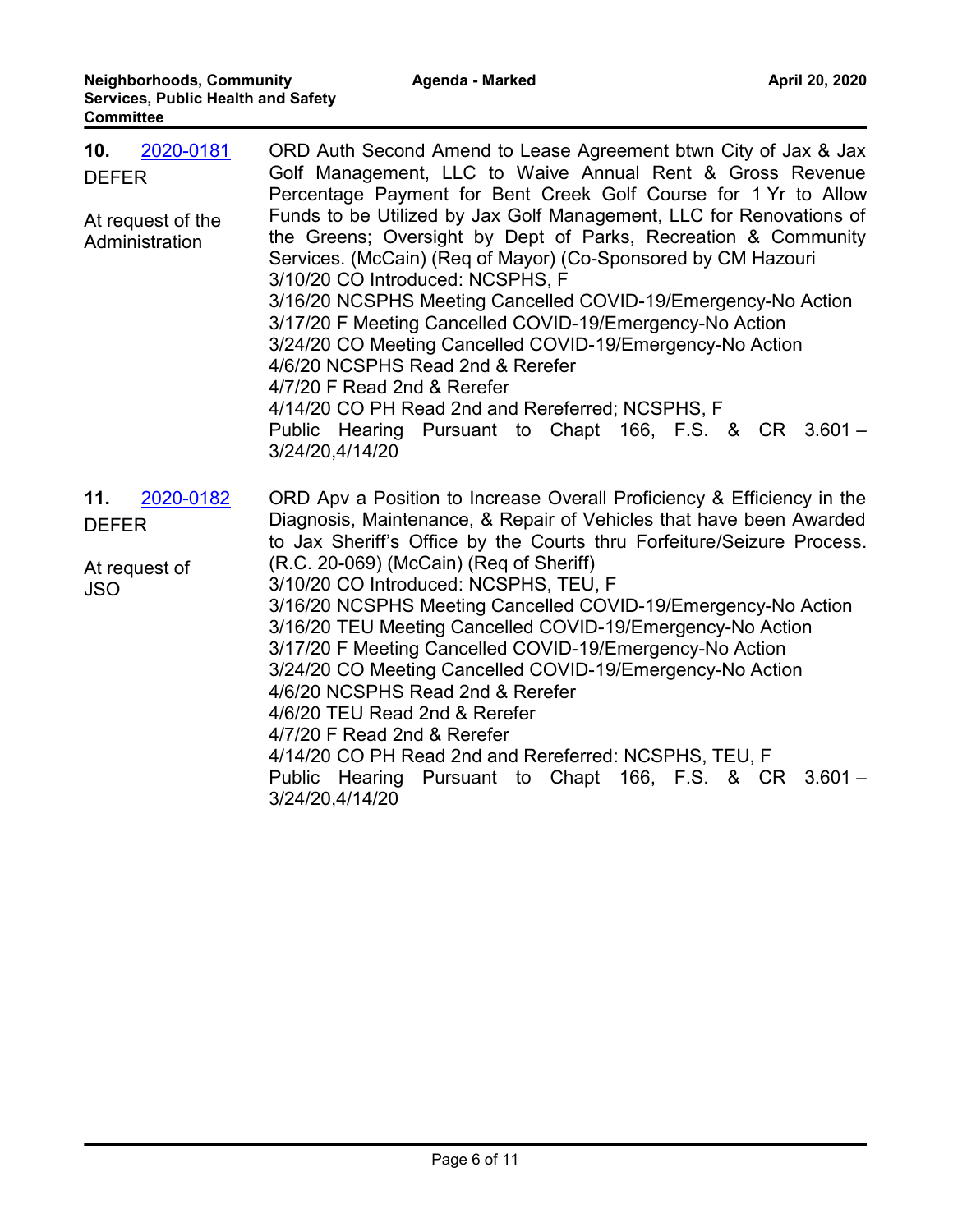| 2020-0187<br>12.<br><b>DEFER</b><br>At request of the<br>Administration | Ord Auth Execution of (1) Redev Agreemt btwn the City of Jax &<br>Springfield Lofts, LLC & (2) Loan Documents & Related Documents to<br>Support Redev by Developer an approx. 2.12± Acre Site at 1341 Pearl<br>St, 235 W 3rd St & 205 W 3rd St in City of Jax Auth Redev Completion<br>Grant in Amount of \$1,000,000 to Developer Upon Substantial<br>Completion of Proj to be Approp by Subsequent Legislation; Auth<br>Recapture Enhanced Value (REV) Grant in Amt of \$1,000,000 for<br>Duration not to Exceed 10 yrs; Auth Development Loan in Amount of<br>\$1,000,000 w/Term of 20 Yrs in Connection w/Project to be Approp by<br>Subsequent Legislation; Designating OED as Contract Monitor for<br>Agreemt & Related Agreemts; City Oversight of Project by Dept of<br>Public Works & OED; Auth Execution of all Relating to Above Agreemts<br>& Transactions & Auth Technical Changes to the Documents; Prov<br>Deadline for Developer to Execute Agreemts After They are Delivered<br>to Developer; Waiver of that Portion of Public Investment Policy<br>Adopted by Ord 2016-382-E, as Amended which Limits REV Grants to<br>No More than 50% of Tax Increment for Up to 10 Yrs & that Requires<br>Company to Create at least 10 New Full-Time Jobs & to Auth Redev<br>Completion Grant & Development Loan that are not Currently Auth by<br>Public Investment Policy. (Sawyer) (Req of Mayor)<br>3/10/20 CO Introduced: NCSPHS, F<br>3/16/20 NCSPHS Meeting Cancelled COVID-19/Emergency-No Action<br>3/17/20 F Meeting Cancelled COVID-19/Emergency-No Action<br>3/24/20 CO Meeting Cancelled COVID-19/Emergency-No Action<br>4/6/20 NCSPHS Read 2nd & Rerefer<br>4/7/20 F Read 2nd & Rerefer<br>4/14/20 CO PH Read 2nd and Rereferred; NCSPHS, F<br>Public Hearing Pursuant to Chapt 166, F.S. & CR 3.601 - |
|-------------------------------------------------------------------------|----------------------------------------------------------------------------------------------------------------------------------------------------------------------------------------------------------------------------------------------------------------------------------------------------------------------------------------------------------------------------------------------------------------------------------------------------------------------------------------------------------------------------------------------------------------------------------------------------------------------------------------------------------------------------------------------------------------------------------------------------------------------------------------------------------------------------------------------------------------------------------------------------------------------------------------------------------------------------------------------------------------------------------------------------------------------------------------------------------------------------------------------------------------------------------------------------------------------------------------------------------------------------------------------------------------------------------------------------------------------------------------------------------------------------------------------------------------------------------------------------------------------------------------------------------------------------------------------------------------------------------------------------------------------------------------------------------------------------------------------------------------------------------------------------------------------------|
|                                                                         | 3/24/20,4/14/20                                                                                                                                                                                                                                                                                                                                                                                                                                                                                                                                                                                                                                                                                                                                                                                                                                                                                                                                                                                                                                                                                                                                                                                                                                                                                                                                                                                                                                                                                                                                                                                                                                                                                                                                                                                                            |
| 2020-0199<br>13.<br><b>AMEND</b><br>Contact:<br><b>Kirk Wendland</b>    | ORD Apv & Auth Amend Two to Grant Agreemt btwn City of Jax &<br>Clara White Mission, Inc. to Remove Construction of Pedestrian Bridge<br>from Project Scope for White Harvest Farms & Market Project.<br>(Staffopoulos) (Req of Mayor)<br>3/10/20 CO Introduced: NCSPHS, F<br>3/16/20 NCSPHS Meeting Cancelled COVID-19/Emergency-No Action<br>3/17/20 F Meeting Cancelled COVID-19/Emergency-No Action<br>3/24/20 CO Meeting Cancelled COVID-19/Emergency-No Action<br>4/6/20 NCSPHS Read 2nd & Rerefer<br>4/7/20 F Read 2nd & Rerefer<br>4/14/20 CO PH Read 2nd and Rereferred; NCSPHS, F<br>Public Hearing Pursuant to Chapt 166, F.S. & CR 3.601 -<br>3/24/20,4/14/20                                                                                                                                                                                                                                                                                                                                                                                                                                                                                                                                                                                                                                                                                                                                                                                                                                                                                                                                                                                                                                                                                                                                                  |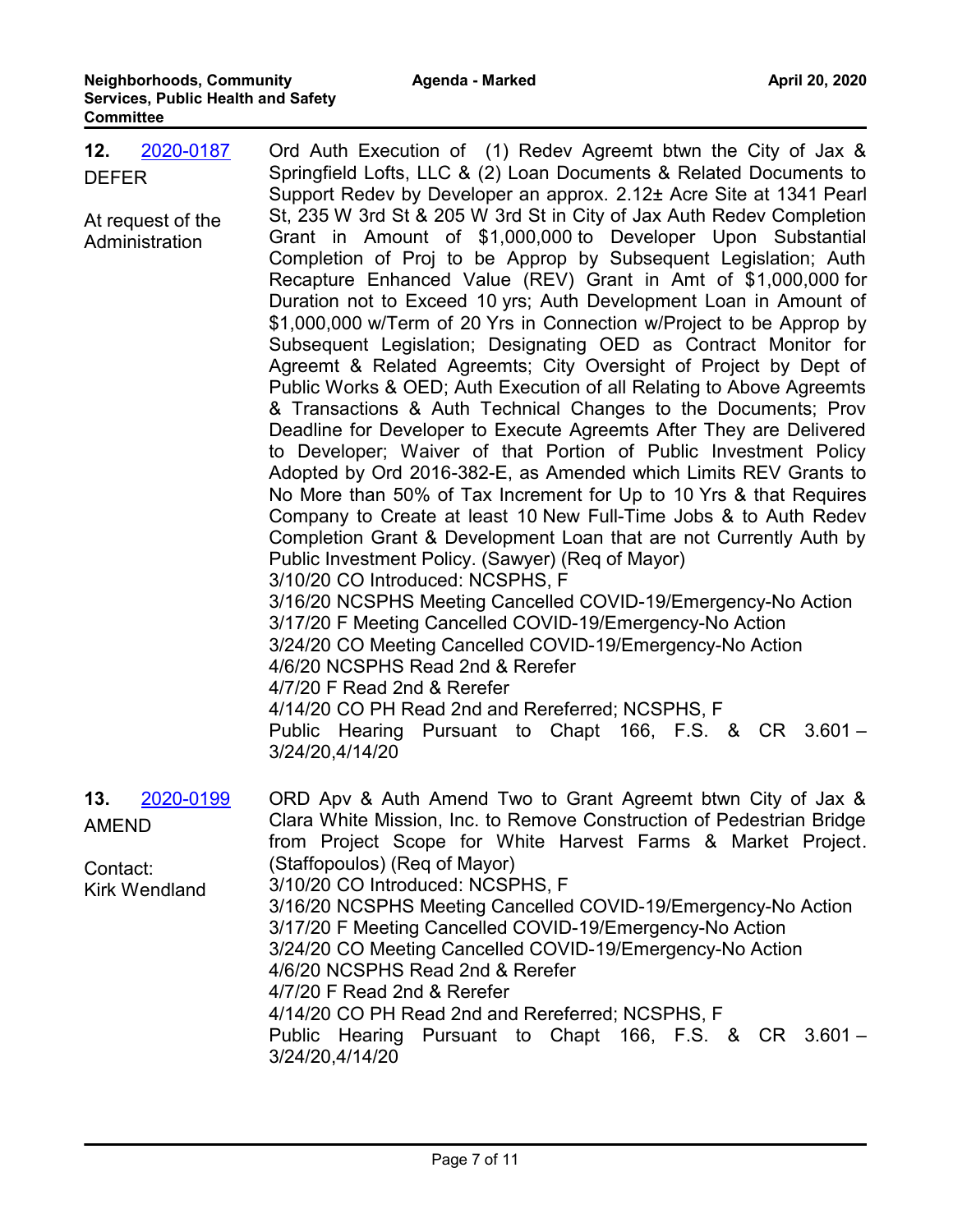## **AMENDMENT**

**Attach revised Exhibit 1 to include updated budget and include language in bill regarding budget revision**

**• Removes a pedestrian bridge from the project scope due to unforeseen remediation and cost increases**

**• Total project cost of \$1.5 million remains the same with a reallocation of budget dollars**

- ORD Adopt Inventory List Identifying City-Owned Surplus Propty Deemed Appropriate for Use as Potential Affordable Housing Pursuant to & as Mandated by Secs 125.379 & 166.0451, F.S. & Sec 122.423, Ord Code; Declaring 84 Parcels on Inventory List to be Surplus to Needs of City; Auth Disposition of Subj Parcels Pursuant to Provision of Sec 122.423 (Disposition for Affordable Housing), Subpt B (Real Property Dispositions & Exchanges), Pt 4 (Real Property), Ord Code. (McCain) (Req of Mayor) 4/14/20 CO Introduced: NCSPHS, F Public Hearing Pursuant to Chapt 166, F.S. & CR 3.601 – 4/28/20 **14.** [2020-0207](http://jaxcityc.legistar.com/gateway.aspx?m=l&id=/matter.aspx?key=2280) 2nd
- ORD Approp \$30,000.00 from Special Law Enforcemt Trust Fund in Accordance w/Sec 932.7055, F.S., to Prov Funding to Boy Scouts of America, North FL Council (\$10,000.00), M.A.D.D.A.D.S Jax Chapt Inc. (\$10,000.00), & FL FBINAA Retrainer (\$10,000.00), Auth the Mayor, or his designee, & Corp Secretary to execute & deliver, on behalf of the City, the Misc Appropriations Agreemt btwn City of Jax & Boy Scouts of America, North FL Council, & Misc Appropriations Agreemt btwn City of Jax & M.A.D.D.A.D.S Jax Chapt, Inc; City Oversight by Jax Sheriff's Office. (B.T. 20-061) (McCain) (Req of Sheriff) 4/14/20 CO Introduced: NCSPHS, F Public Hearing Pursuant to Chapt 166, F.S. & CR 3.601 – 4/28/20 **15.** [2020-0209](http://jaxcityc.legistar.com/gateway.aspx?m=l&id=/matter.aspx?key=2282) 2nd
- ORD Approp \$56,058.00 in Grant Funding w/No Local Match from FDLE Under the Prison Rape Elimination Act (PREA) to Purchase Operating Supplies for PREA Inmate Education Initiative & to Increase Video Surveillance at JSO Correctional Facilities. (B.T. 20-048) (McCain) (Req of Mayor) 4/14/20 CO Introduced: NCSPHS, F Public Hearing Pursuant to Chapt 166, F.S. & CR 3.601 – 4/28/20 **16.** [2020-0211](http://jaxcityc.legistar.com/gateway.aspx?m=l&id=/matter.aspx?key=2284) 2nd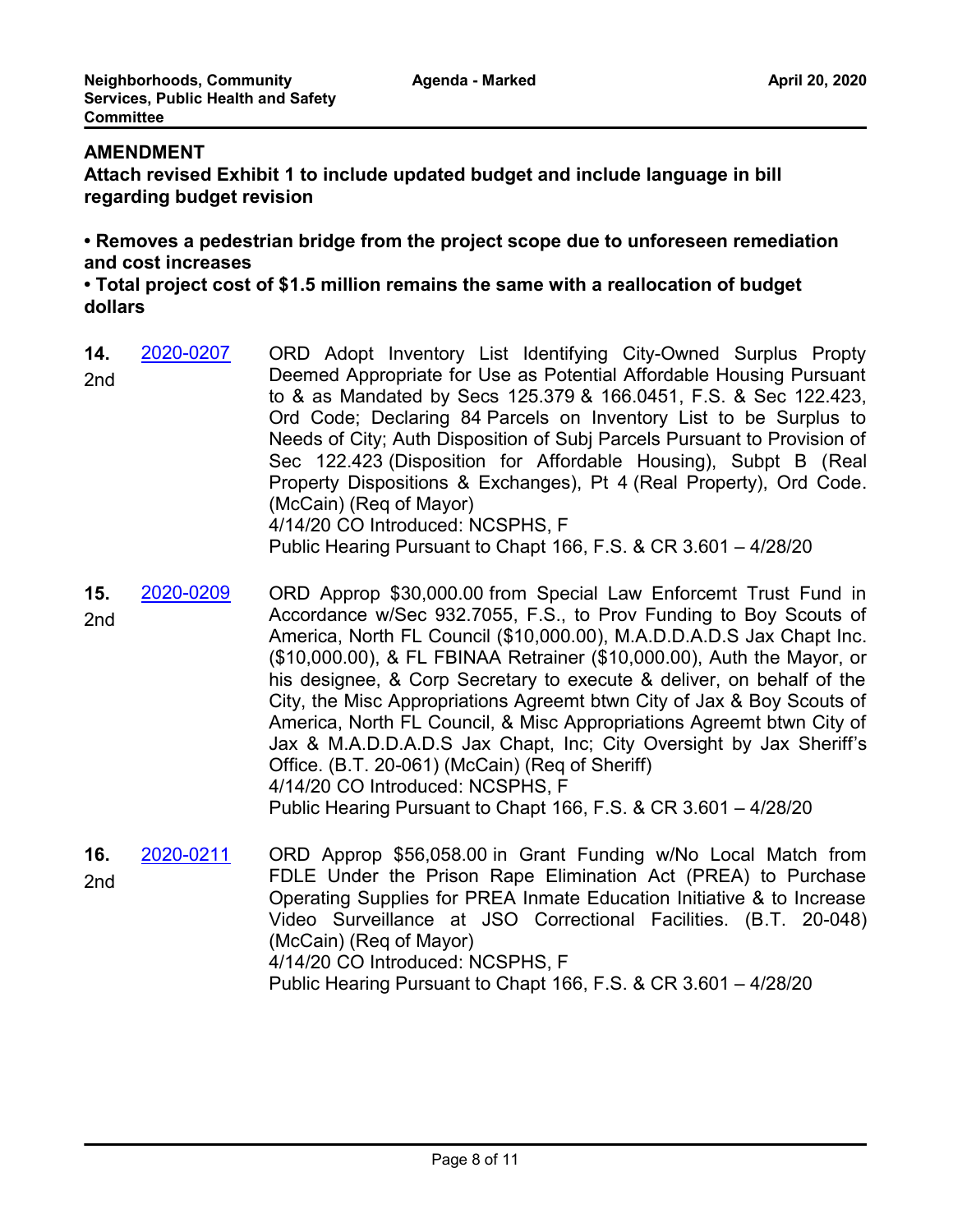- ORD-MC Creating New Sec 111.356 (Firefighter Candidate Sponsorship Program Spec Rev Fund), Pt 3 (Public Safety & Courts), Chapt 111 (Spec Rev & Trust Accounts), Ord Code, to Receive all Donations, Monetary Gifts, Contributions, Sponsorship Monies, & Other Related Monies to Provide Funding to Develop Firefighter Sponsorship Prog to Increase City of Jax Pool of Qualified Minority & Women Candidates for Position of Firefighter; Provide for Codification Instructions. (McCain) (Req of Mayor) 4/14/20 CO Introduced: NCSPHS, F Public Hearing Pursuant to Chapt 166, F.S. & CR 3.601 – 4/28/20 **17.** [2020-0212](http://jaxcityc.legistar.com/gateway.aspx?m=l&id=/matter.aspx?key=2285) 2nd
- ORD Approp \$1,000,000.00 from Tree Protection & Related Expenses Trust Fund, Subfund 15F (Now Fund 15304), to "Level 3 Tree Planting Prog," for Funding to be Administered by Public Works in Accordance with Level 3 Tree Planting Prog Requiremts; Apv & Requesting Dept of Public Works to Oversee & Administer Prog in Accordance with Criteria herein; Providing Funds Carryover into Subsequent Fiscal Yrs; Apv Execution & Delivery from Time to Time Henceforth a Standard Agreemt for Entering into Grant Agreemt w/Third Parties for Level 3 Tree Planting Prog w/No Further Action by City Council Required. (Grandin) (Introduced by CM Salem) 4/14/20 CO Introduced: NCSPHS, TEU, F Public Hearing Pursuant to Chapt 166, F.S. & CR 3.601 – 4/28/20 **18.** [2020-0213](http://jaxcityc.legistar.com/gateway.aspx?m=l&id=/matter.aspx?key=2286) 2nd
- ORD Re Chapt 118 (City Grants), Ord Code; Estab 2020-2021 Categories of Most Vulnerable Persons & Needs for Public Service Grant Appropriations; Req 1 Cycle Emergency Passage. (Sidman) (Req of Public Serv Grant Council) 4/14/20 CO Introduced: NCSPHS, F Public Hearing Pursuant to Chapt 166, F.S. & CR 3.601 – 4/28/20 **19.** [2020-0218](http://jaxcityc.legistar.com/gateway.aspx?m=l&id=/matter.aspx?key=2291) **EMERGENCY** Scrivener's Contact: Damian Cook

**Scrivener's**

**1. Pg. 1, lines 14 and 18: strike "Priority Populations" and insert "Most Vulnerable Persons and Needs"** 

**2. Pg. 2, line 20: strike "Person" and insert "Persons"**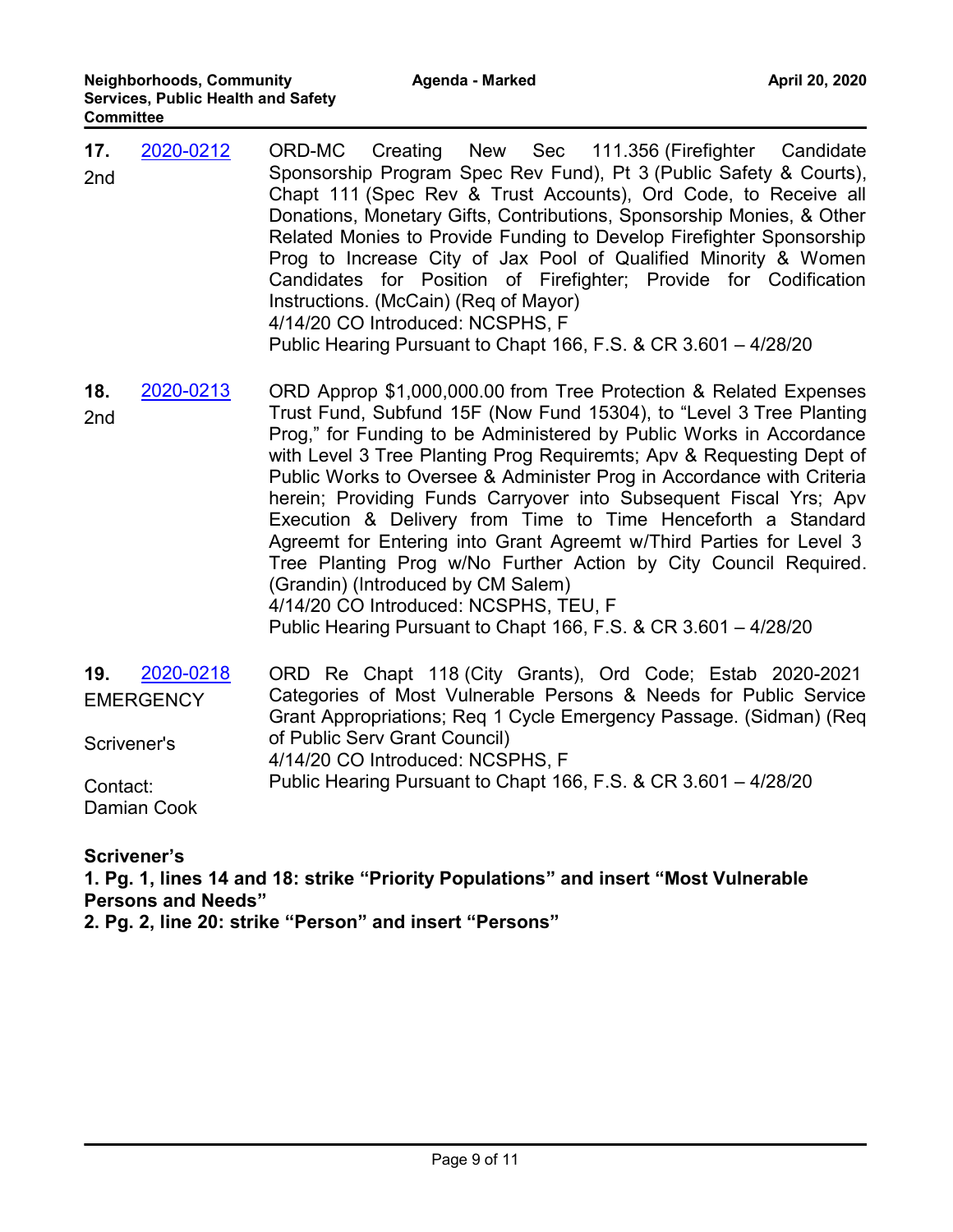| 20.<br>2nd                                          | 2020-0221                     | ORD Approp \$1,880,120.00 from General Fund to KHA Subfund for<br>Programs & Svcs for At-Hope Children & Youth in Jax Invoking the<br>Exception of Sec 126.107(g) (Exemptions), Pt 1 (General Regulations),<br>Chapt 126 (Procurement Code), Ord Code re: Children Svcs Prog<br>Contracts to be Provided by Providers Specified in Ord; Apv & Auth the<br>Mayor & Corp Sec & CEO of the KHA to execute Children's Svcs<br>contracts w/ Providers Specified in Ord; Waiving Requirements of Sec<br>77.111(a) (Provider Contracts), Chapt 77 (KHA) Ord Code, to Exempt<br>Children's Svcs Programming to be Provided by Providers Specified in<br>Ord from Competitive Procurement. (B.T. 20-064) (Davis) (Req of<br>Mayor)<br>4/14/20 CO Introduction: NCSPHS, F,R<br>Public Hearing Pursuant to Chapt 166, F.S. & CR 3.601 - 4/28/20 |
|-----------------------------------------------------|-------------------------------|--------------------------------------------------------------------------------------------------------------------------------------------------------------------------------------------------------------------------------------------------------------------------------------------------------------------------------------------------------------------------------------------------------------------------------------------------------------------------------------------------------------------------------------------------------------------------------------------------------------------------------------------------------------------------------------------------------------------------------------------------------------------------------------------------------------------------------------|
| 21.<br><b>AMEND</b><br>Contact:<br><b>CM Dennis</b> | 2020-0224<br><b>EMERGENCY</b> | RESO Concerning Public Safety & Welfare of COJ during COVID-19<br>Pandemic; Encouraging Action by Banks & Financial Institutions; &<br>Addnl State and Federal Action; Encouraging the FL Supreme Court to<br>Extend Administrative Order re: Writs of Possession for Eviction<br>Proceedings; Encouraging Sherriff to Stay Enforcemt on Eviction<br>Orders During State of Emerg; Req Emerg Passage Upon Introduction;<br>Directing Legislative Svcs to Circulate a Copy of Resolution Upon<br>Adoption. (Johnston) (Introduced by CM Dennis) (Co-Sponsored by<br>CM's Morgan, Pittman & Gaffney)                                                                                                                                                                                                                                   |

4/14/20 CO Introduction: NCSPHS, F

### **AMENDMENT**

- **1. Revise emergency language to a one-cycle emergency**
- **2. Pg. 5, lines 15 and 25: correct reference to Executive Order 20-94**